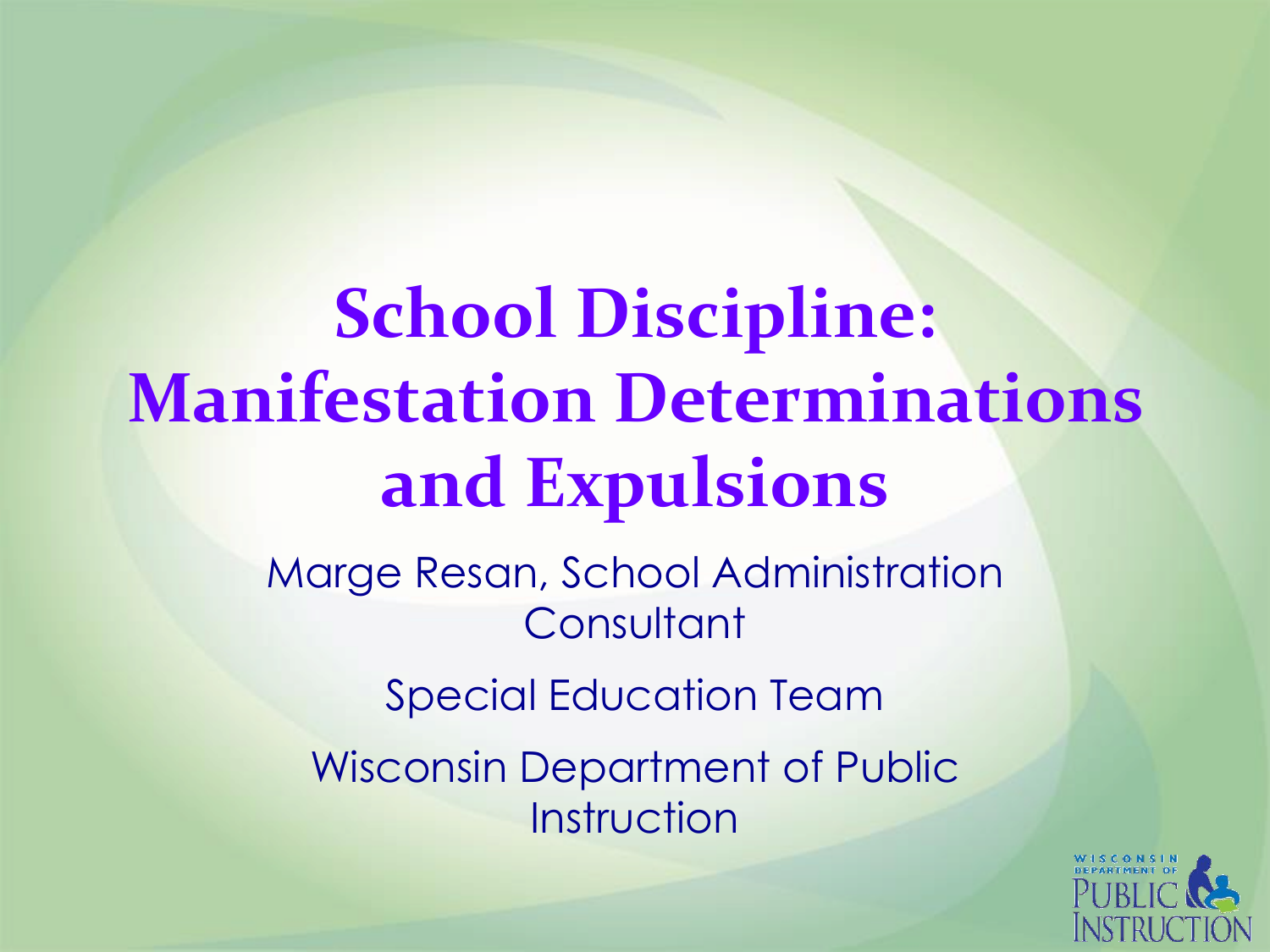### **Introduction**

Today we will discuss:

- What a manifestation determination (MD) is
- When MDs are required
- What is a "disciplinary change of placement"
- What happens after the MD

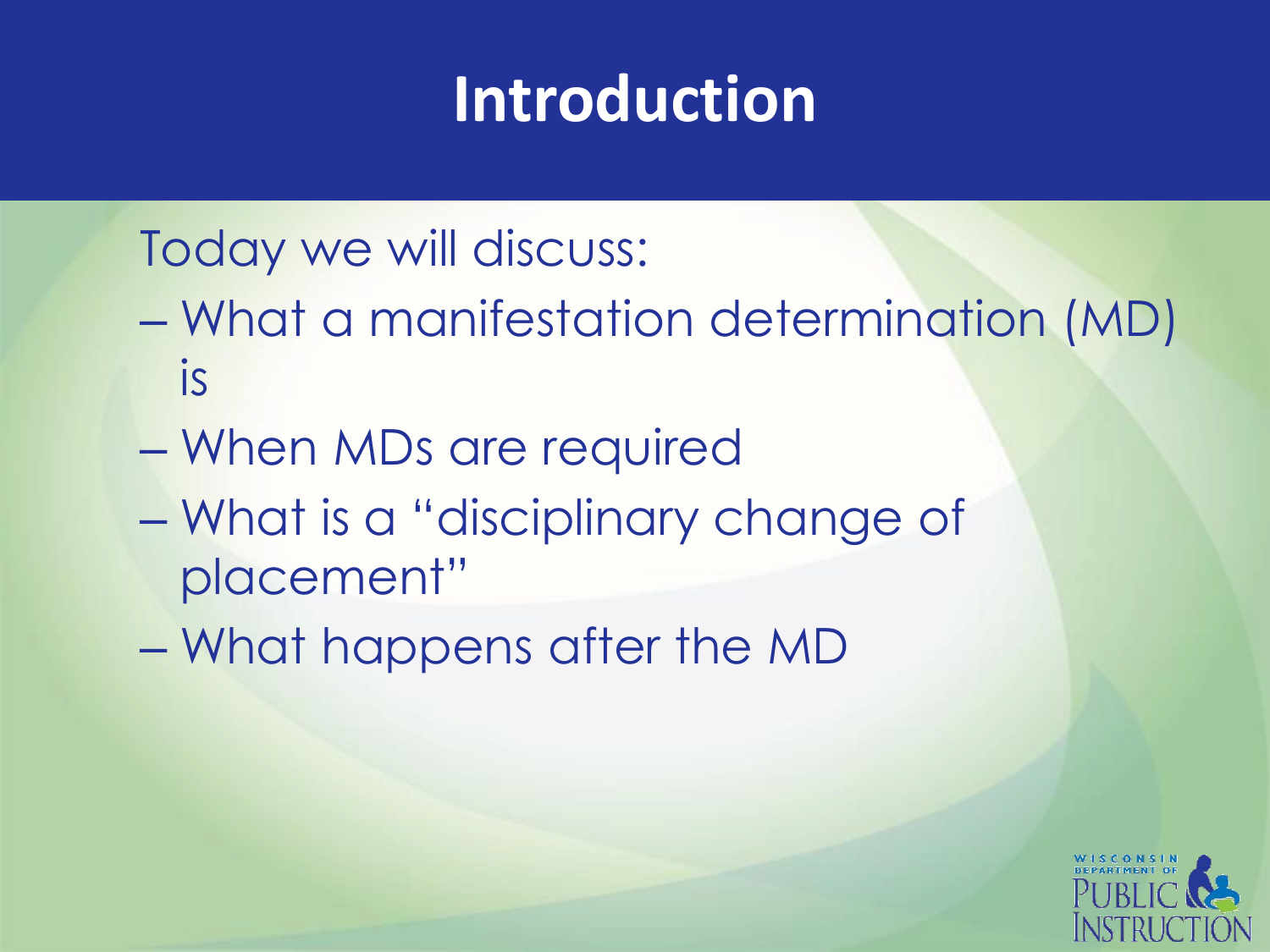#### Manifestation Determination is…

- Process used to determine whether behavior resulting in potential disciplinary change of placement is a result of a student's disability
- If the behavior is a result of the student's disability, placement cannot be changed without parent's agreement
- Only required when a disciplinary change of placement is being consideration of the constant of the constant of the constant of the constant of the constant of the constant of

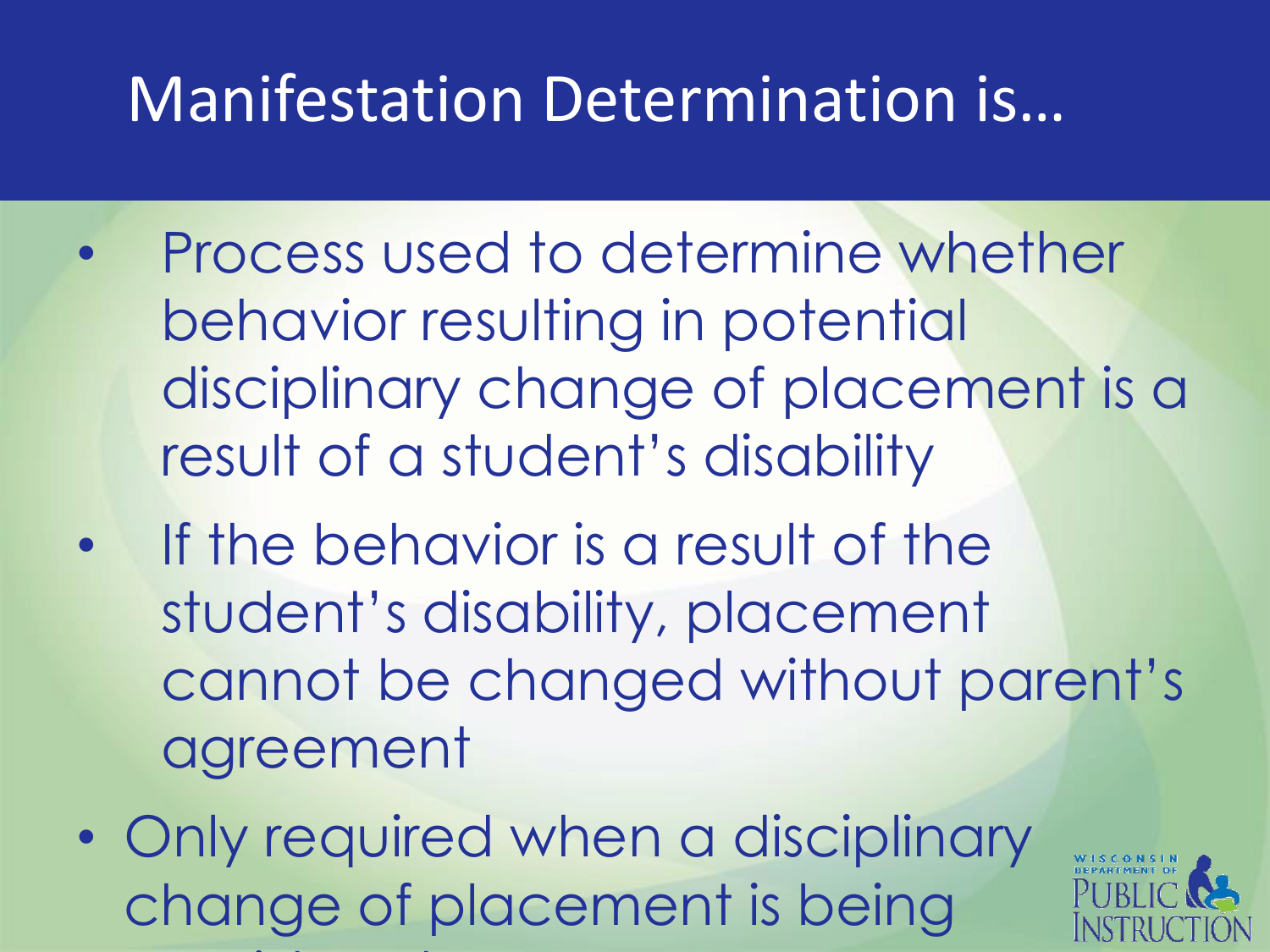What is a disciplinary change of placement?

A disciplinary change of placement occurs when:

- A disciplinary removal is for more than 10 consecutive days (in Wisconsin, this can only happen if expulsion is being considered) OR
- When a series of removals constitutes a pattern.

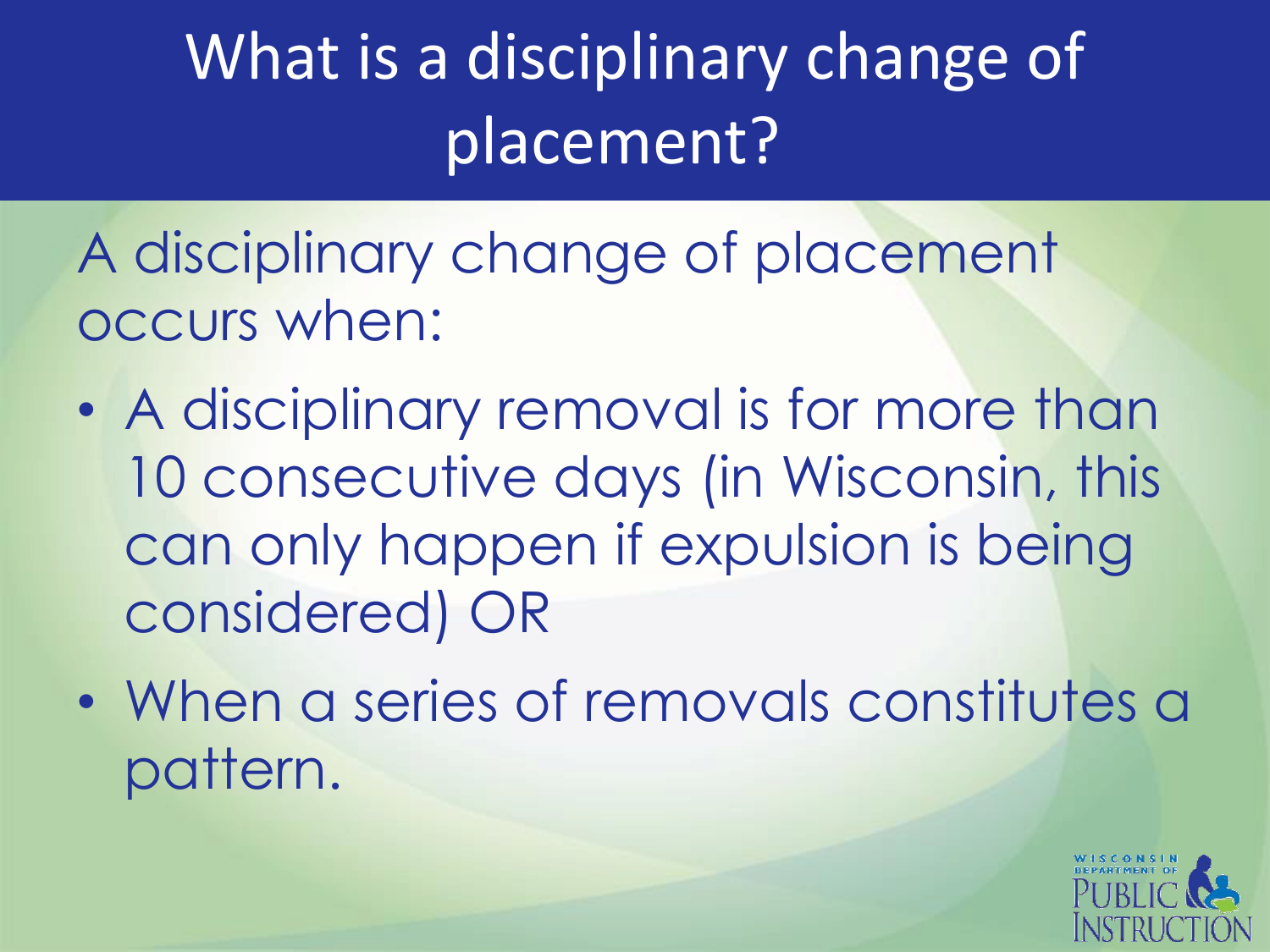### What constitutes a pattern of removals?

#### A pattern occurs when:

- A student has been removed for more than 10 cumulative (total) school days in a single school year; and
- The student's behavior is substantially similar to previous incidents; and
- Other additional factors, such as the length of each removal, the total amount of time removed, and the proximity of the removals are considered

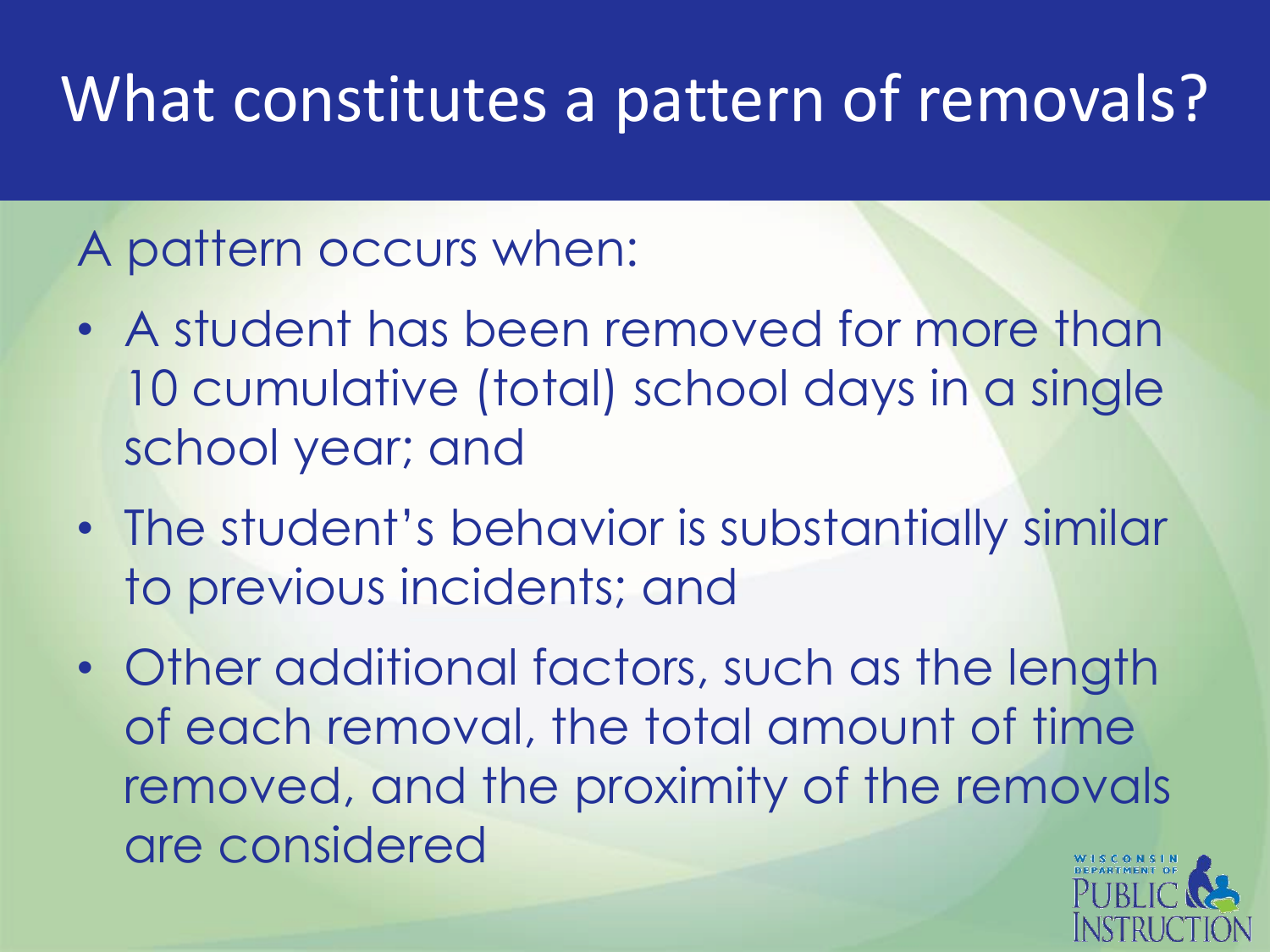# Who decides whether removals are a pattern?

- Determination is made on a case-bycase basis by the school district.
- DPI recommends the principal of the school or another administrator consult with the student's special education teacher regarding this determination.

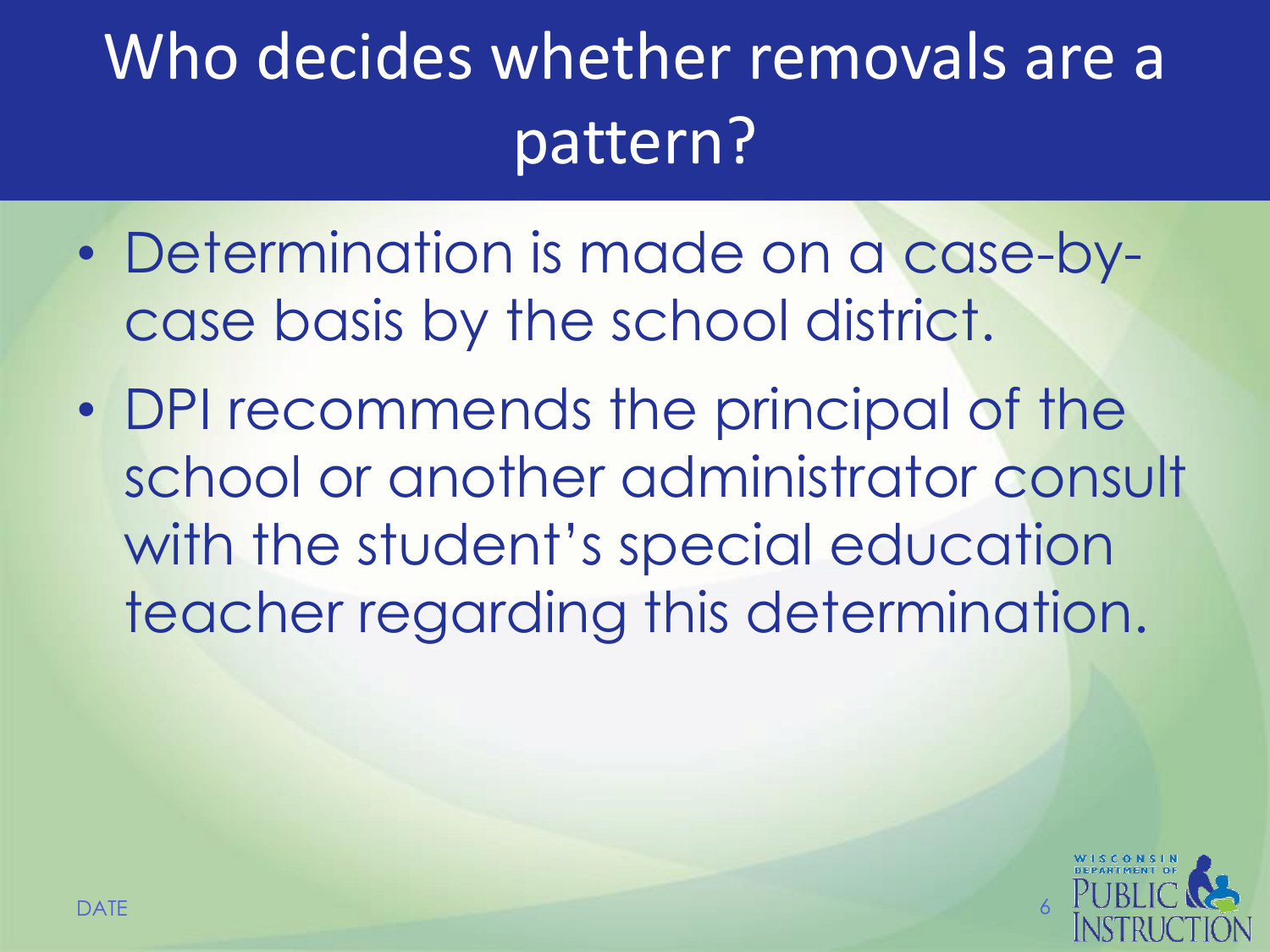# **When may a school district expel a student?**

A student may be expelled from school if a student:

- Repeatedly refuses or neglects to obey school rules.
- Threatens to destroy school property by explosion.
- Engages in conduct at school or at school sponsored activities endangering the property, health or safety of others.
- Engages in conduct not at school endangering the property, health, safety of others.
- Engages in conduct that endangers a person or property, including making a threat to the health, safety or property of another.
- If a student is 16 years old or older, the student repeatedly engages in conduct at school that disrupted the ability offst school authorities to maintain order.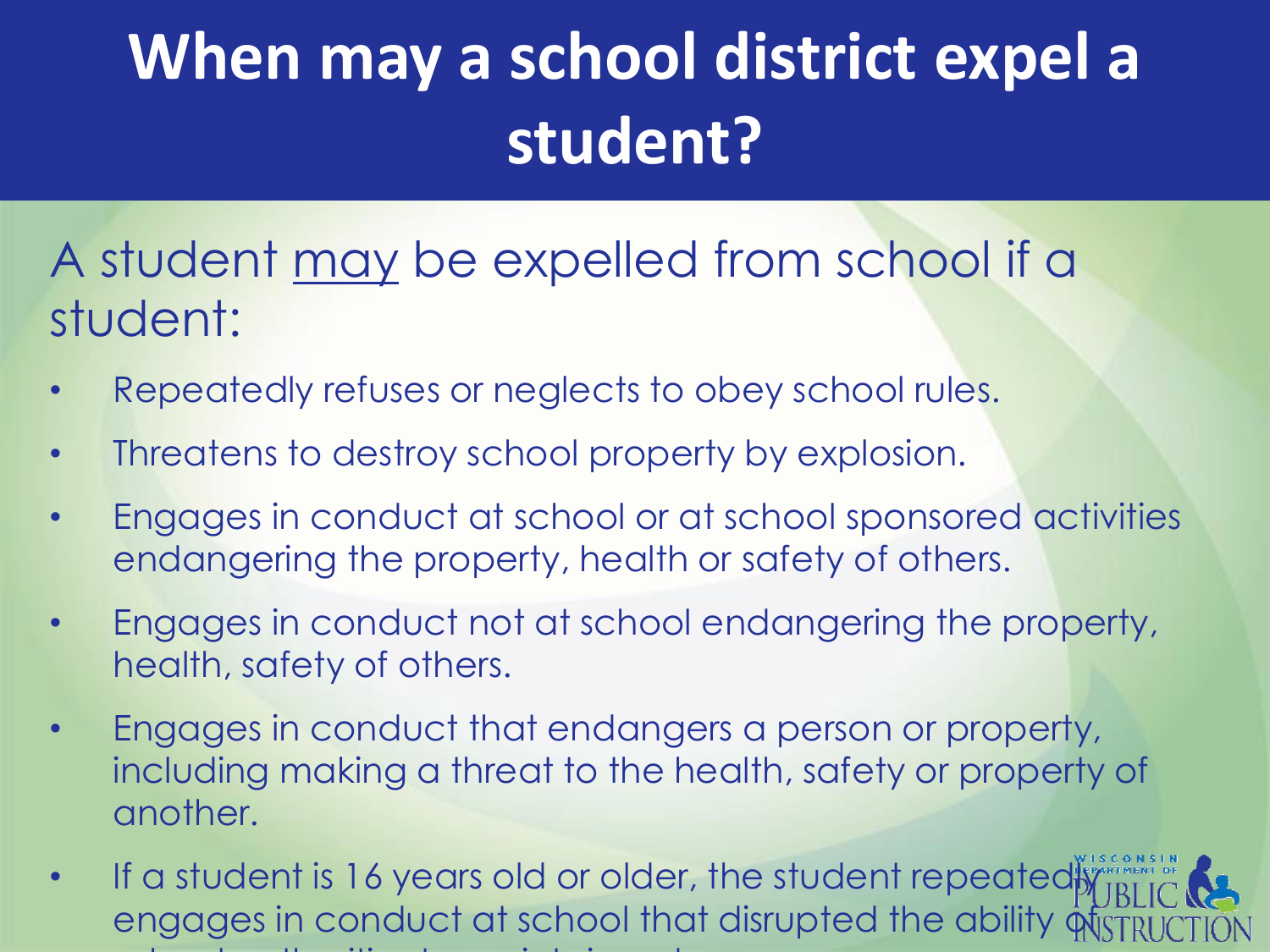## When MUST a school district consider expulsion?

If a student possess firearms on school property, the district must expel the student for at least one year.

May be modified on a case-by-case basis.

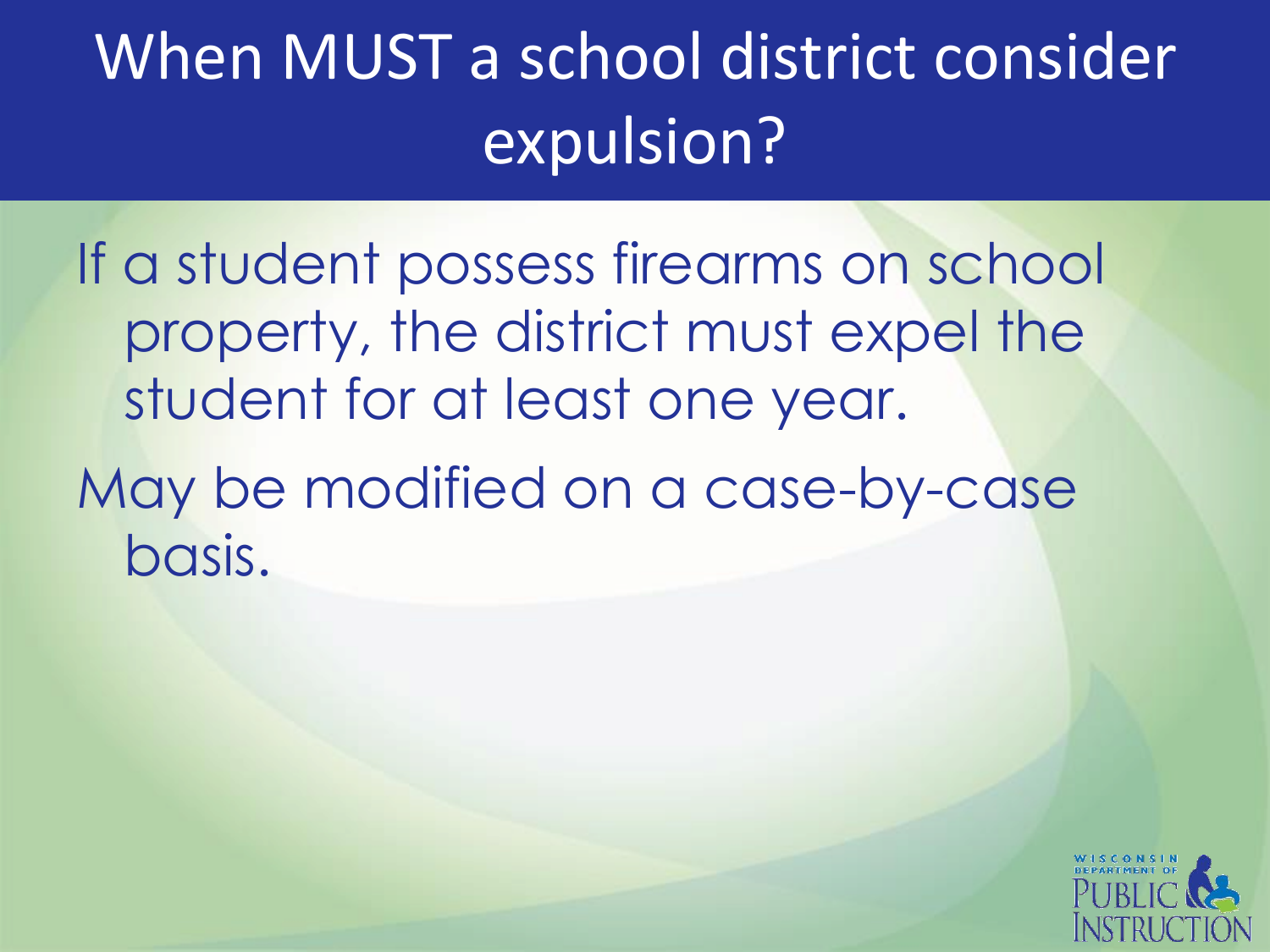## Can students with disabilities be expelled?

- Yes, but the student must be provided educational services, determined by the Individualized Education Program (IEP) team, to:
- Enable the student to continue to participate in the general education curriculum, although in another setting, and
- Progress toward meeting IEP goals.

The services must be designed to provide a free, appropriate public education (FAPE)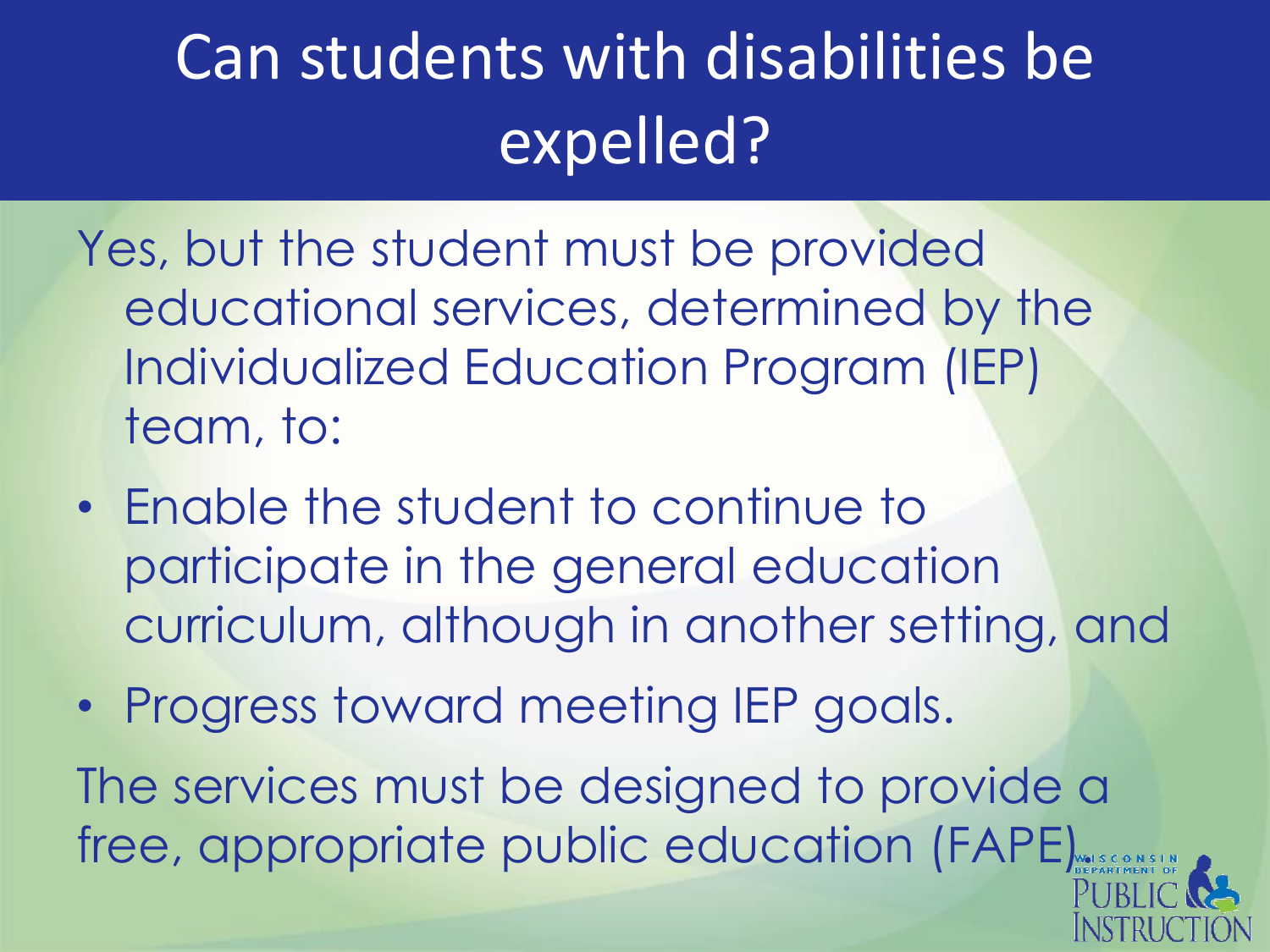#### Back to the MD…

An MD must be completed within 10 school days of any decision to make a disciplinary change of placement.

- The date of the decision is:
	- The date the district decides to remove the student for more than 10 consecutive school days (including notice of expulsion)

– The day the district determines a pattern of disciplinary removals is a change in placement.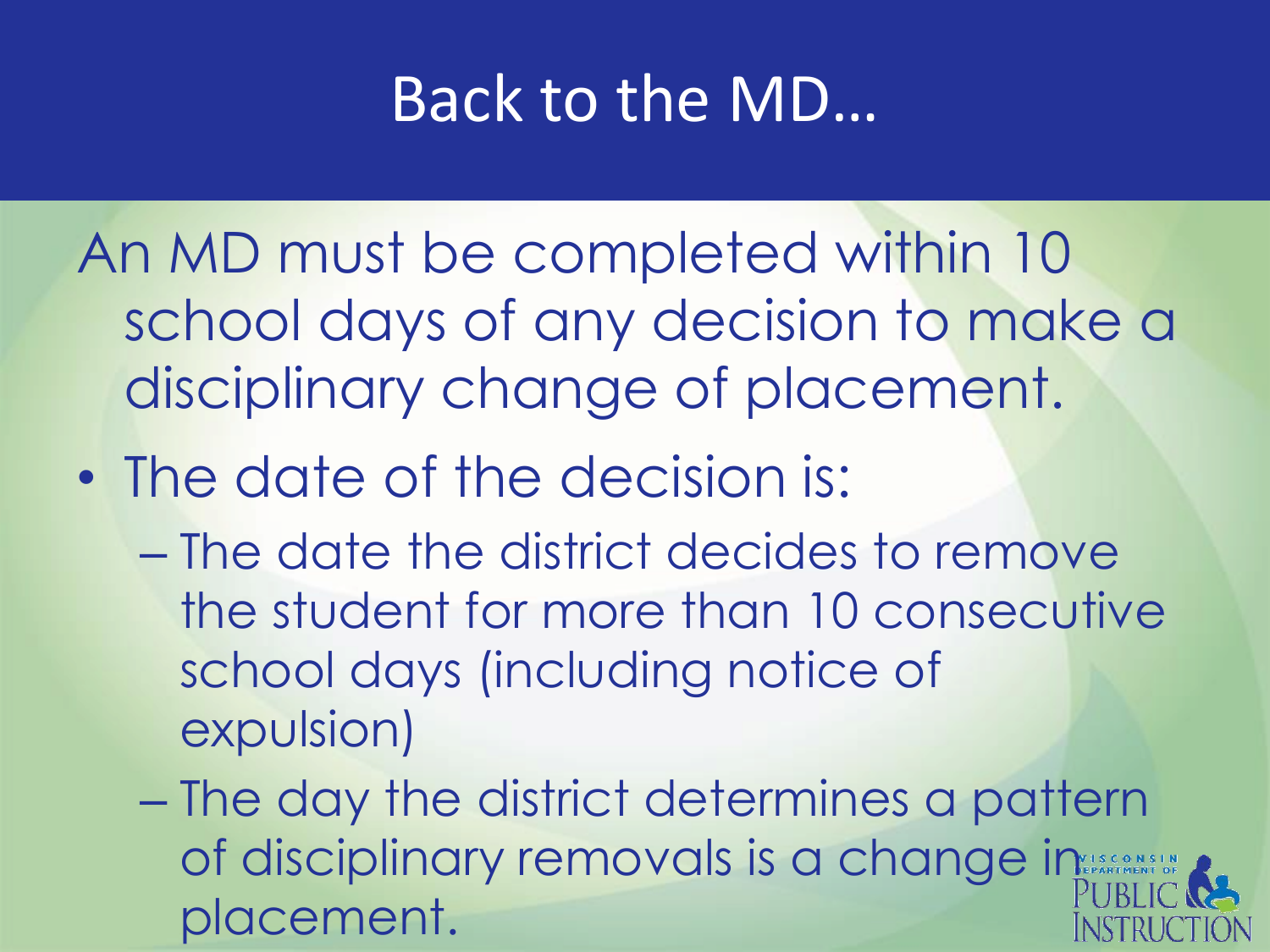#### Who conducts the MD?

An LEA representative, the parent and other "relevant members of the student's IEP team."

In Wisconsin, the entire IEP team often conducts the MD.

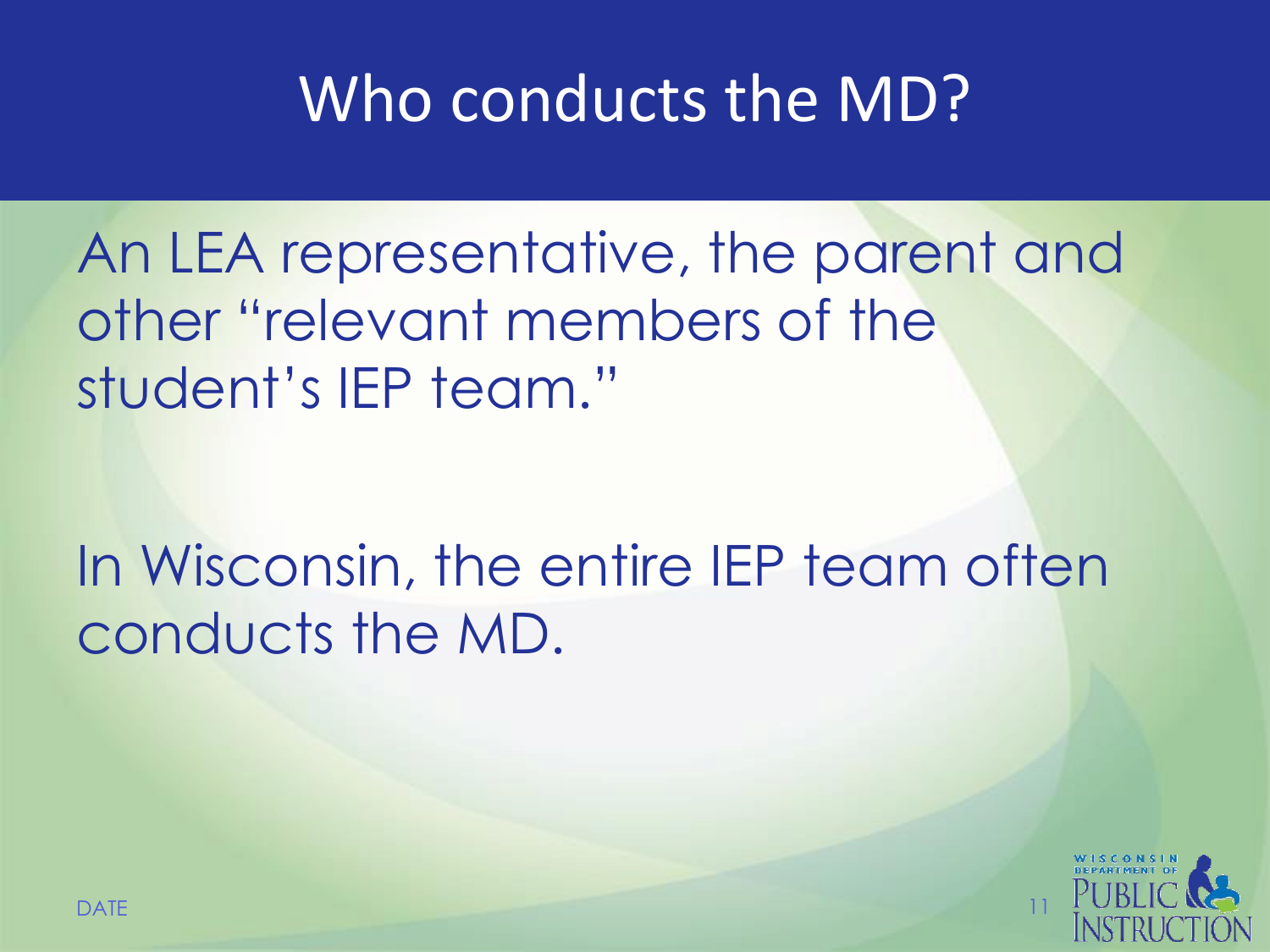### When is behavior a manifestation?

If the conduct in question was caused by or had a direct and substantial relationship to the student's disability, or

If the conduct in question was a direct result of the student's IEP not being implemented.

**IMPORTANT:** The student's "disability" does NOT mean the student's impairment area!

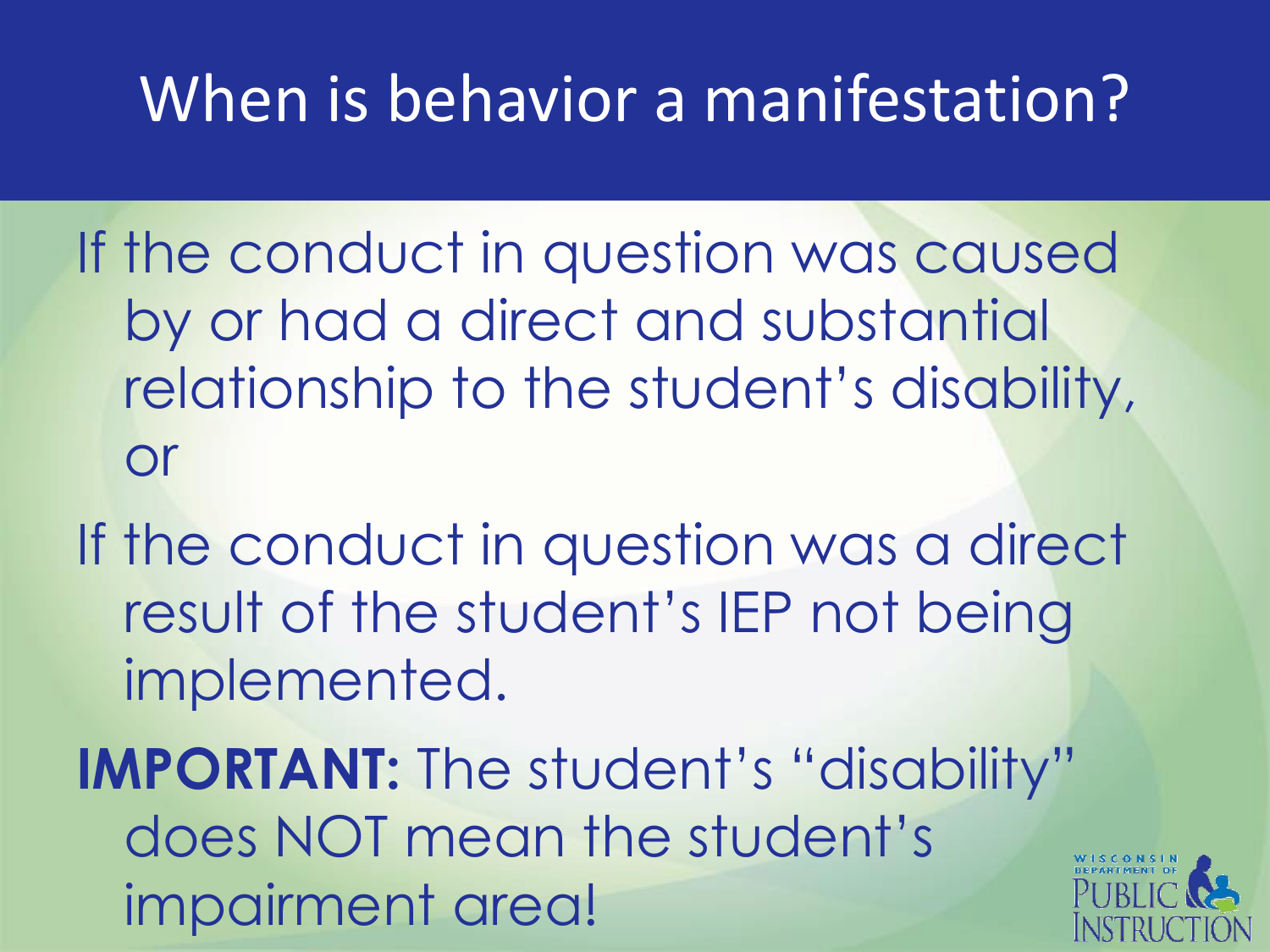### How does the team determine this?

The team must review all relevant information in the student's file, including:

- The IEP,
- Any teacher observations, and
- Any additional relevant information provided by the student's parents.

– This may include medical diagnoses, medications, etc.

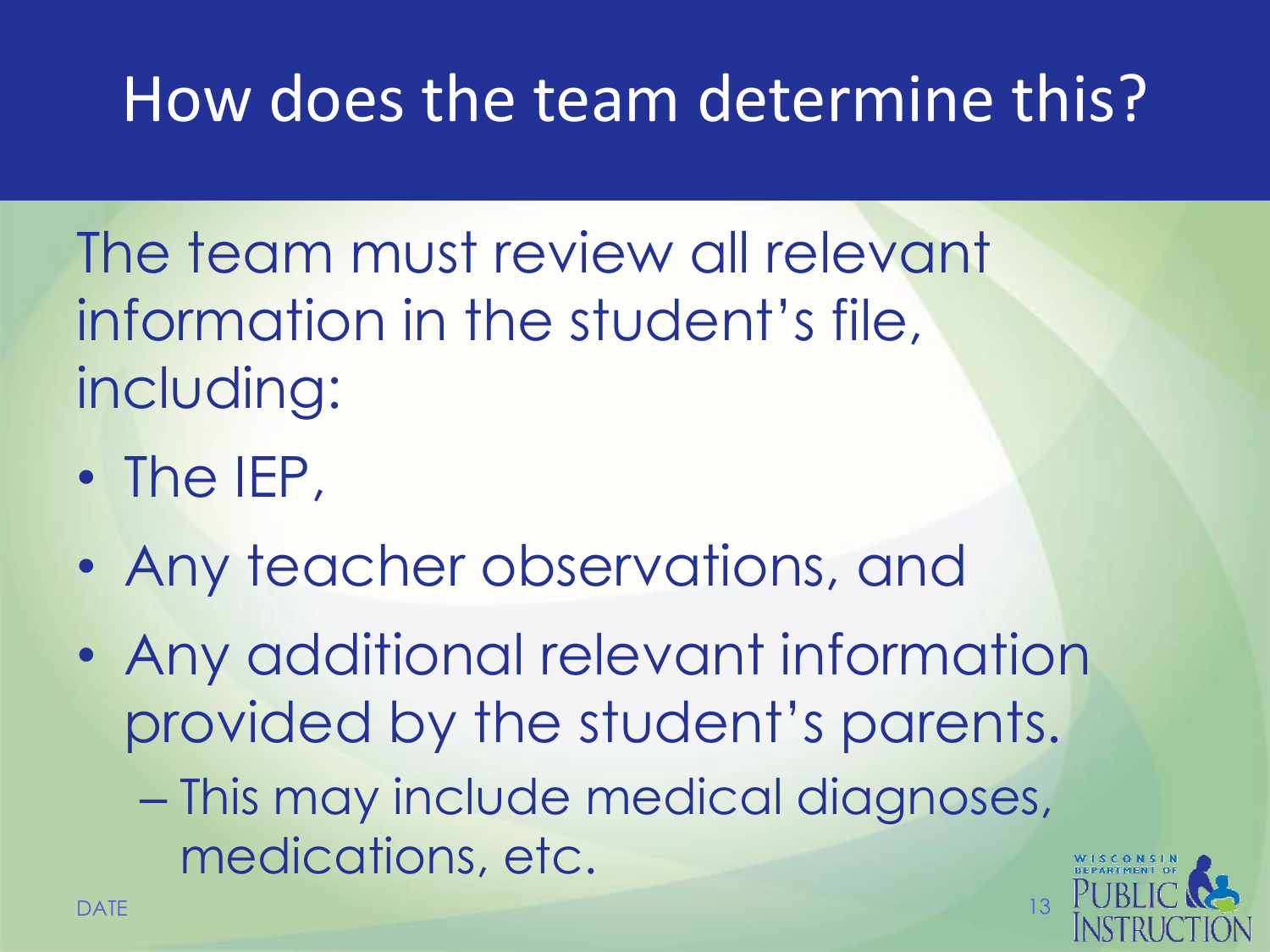### What if the behavior is a manifestation?

- If the behavior IS a manifestation of the student's disability, the IEP team must:
	- Conduct a functional behavioral assessment (FBA), unless one has already been conducted, and
	- Create or modify the student's behavior intervention plan (BIP) to address the student's needs.
- The district must return the student to the previous placement, unless:
	- The parent agrees to a change of placement, or

**– The behavior involves weapons, drugs, or serious:** 

 $PATE$  bodily injury, in which case the student may  $\frac{1}{2}$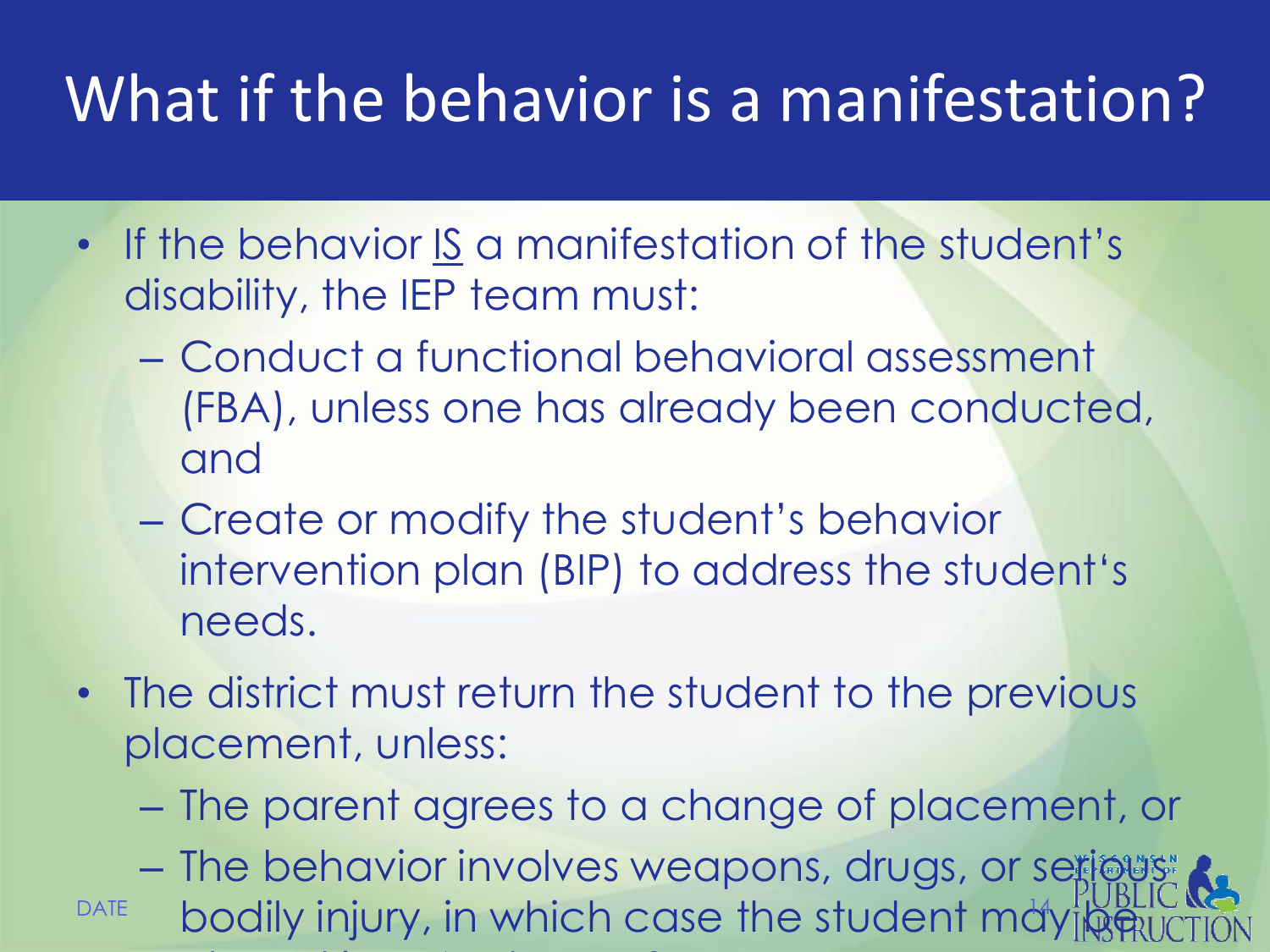# Interim Alternative Educational Placement (IAES)

Even if behavior is a manifestation, the district may unilaterally remove the student to an IAES for up to 45 school days if the student, while at school, on school premises, or at a school function:

- Carries or possesses a weapon;
- Sells or solicits the sale of a controlled substance; or
- Inflicts serious bodily injury upon another person.

Districts may request extensions to IAES placements in some circumstances.

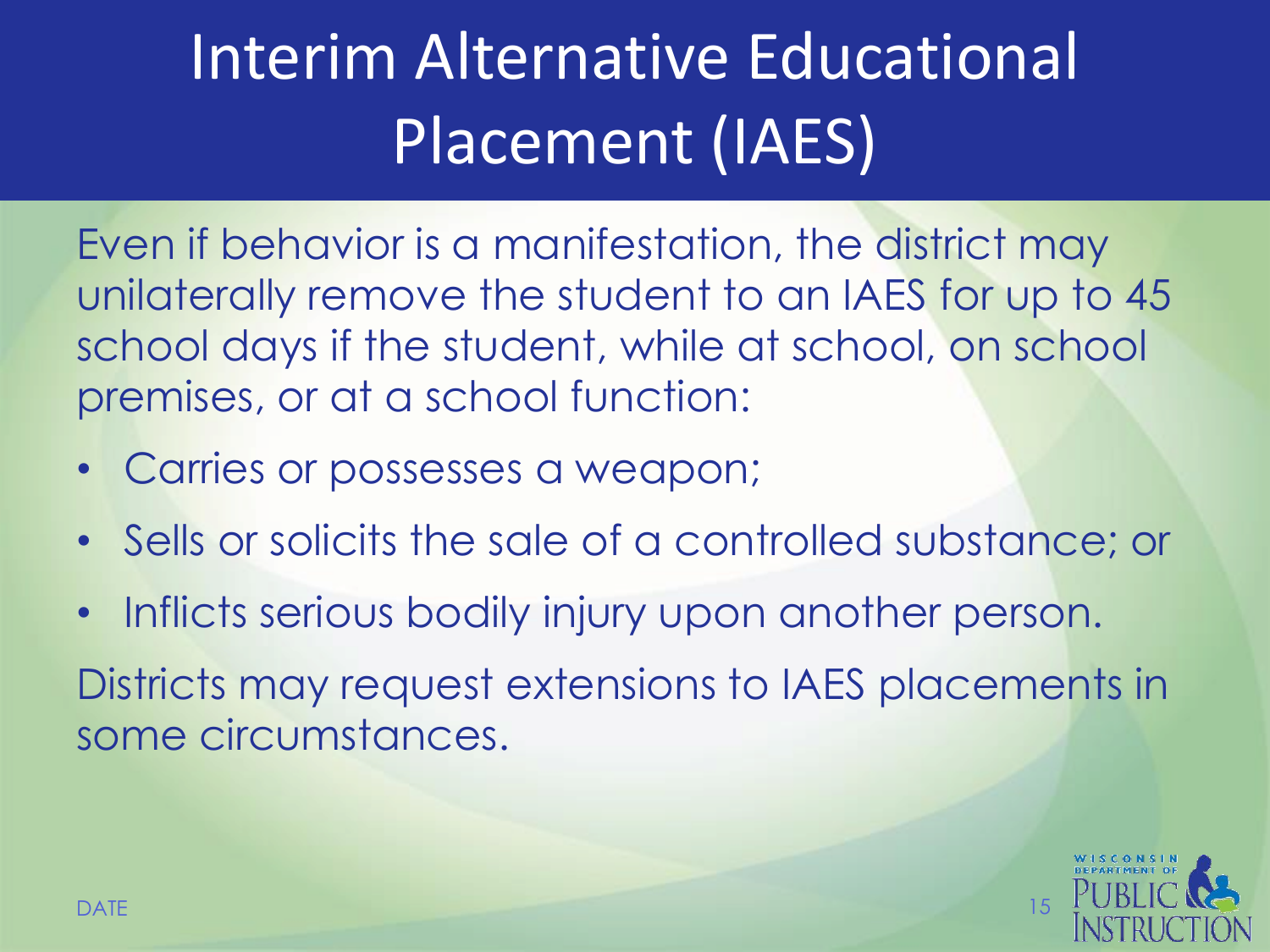## What if the behavior is NOT a manifestation?

- The student may be disciplined in the same way applying to all students under similar circumstances. This could include expulsion.
- The student must continue to receive educational services designed to provide FAPE. The IEP team determines the services and the settings in which they will be provided.

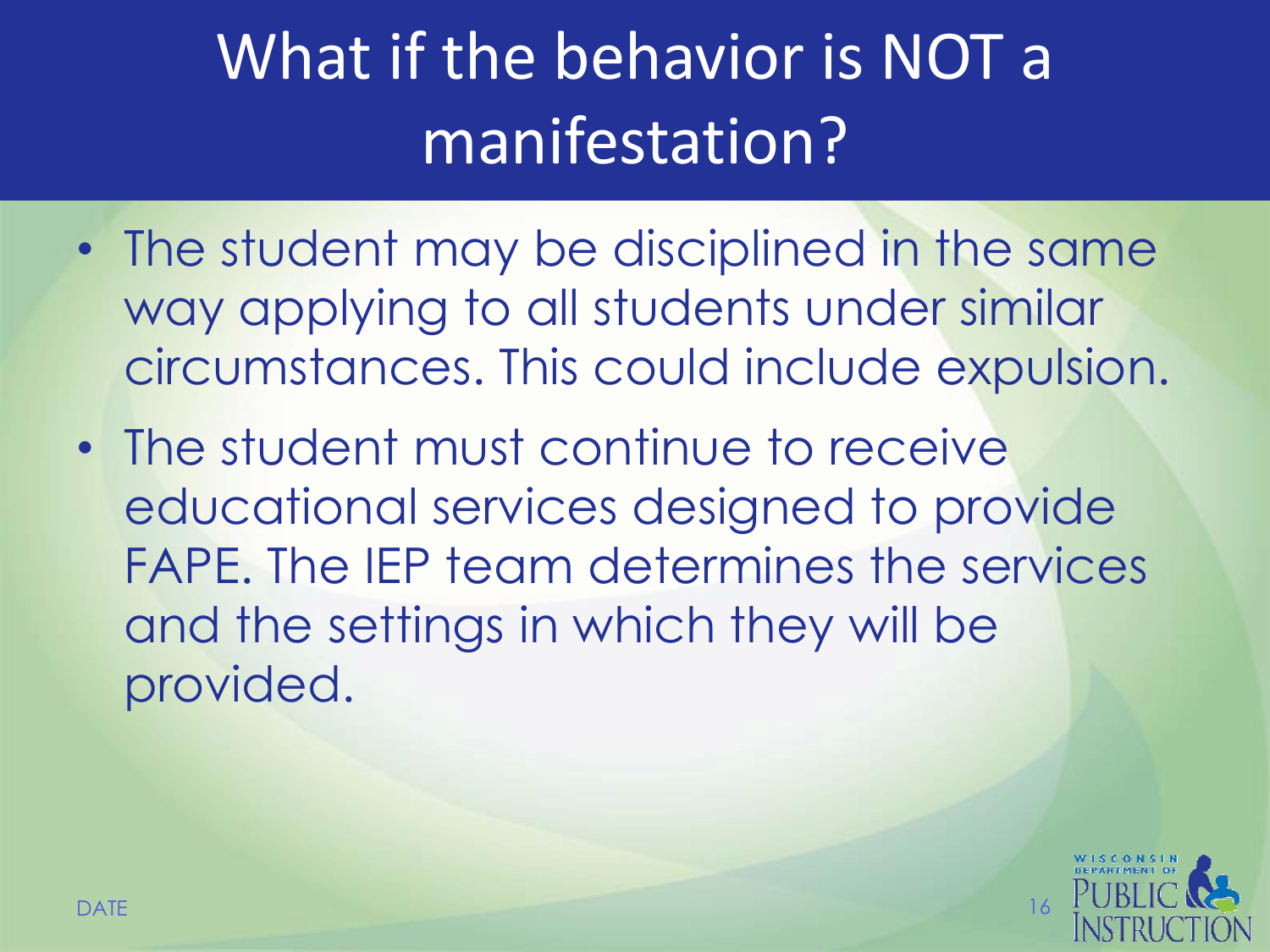#### **DPI Resources**

- Information Update Bulletin 14.02 on Manifestation [Determinations: http://dpi.wi.gov/sped/laws](http://dpi.wi.gov/sped/laws-procedures-bulletins/bulletins/14-02)procedures-bulletins/bulletins/14-02
- Information Update Bulletin 06.02 on Legal Requirements Relating to Disciplining Children with [Disabilities: https://dpi.wi.gov/sped/laws](https://dpi.wi.gov/sped/laws-procedures-bulletins/bulletins/06-02)procedures-bulletins/bulletins/06-02
- Answers to Frequently Asked School Discipline Questions: [http://dpi.wi.gov/sites/default/files/imce/sspw/pdf/s](http://dpi.wi.gov/sites/default/files/imce/sspw/pdf/schldscplnqa.pdf) chldscplnqa.pdf

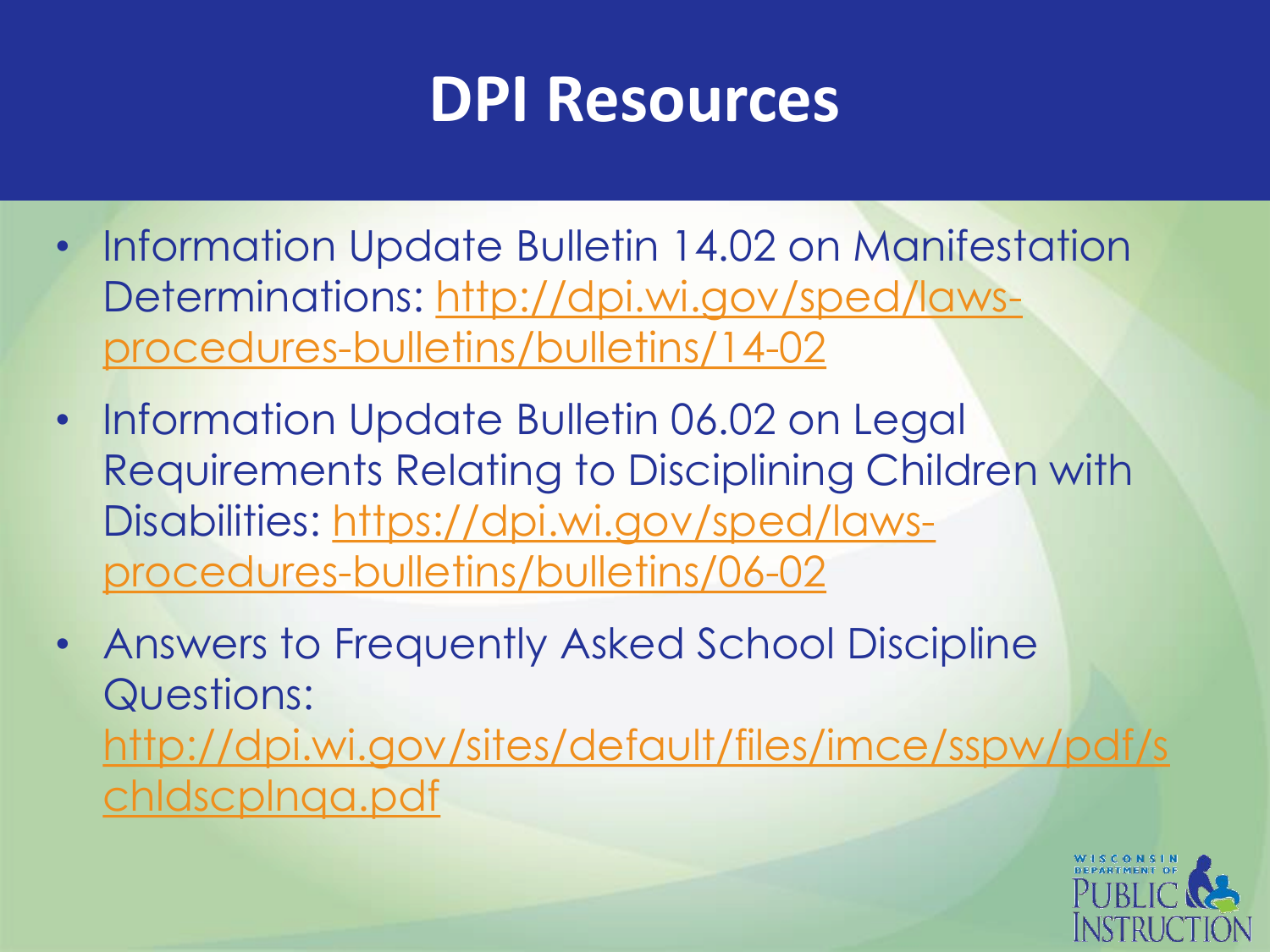#### **Questions?**

• Marge Resan's Contact Information: – Phone: (608) 267-9158 – Email: marge.resan@dpi.wi.gov